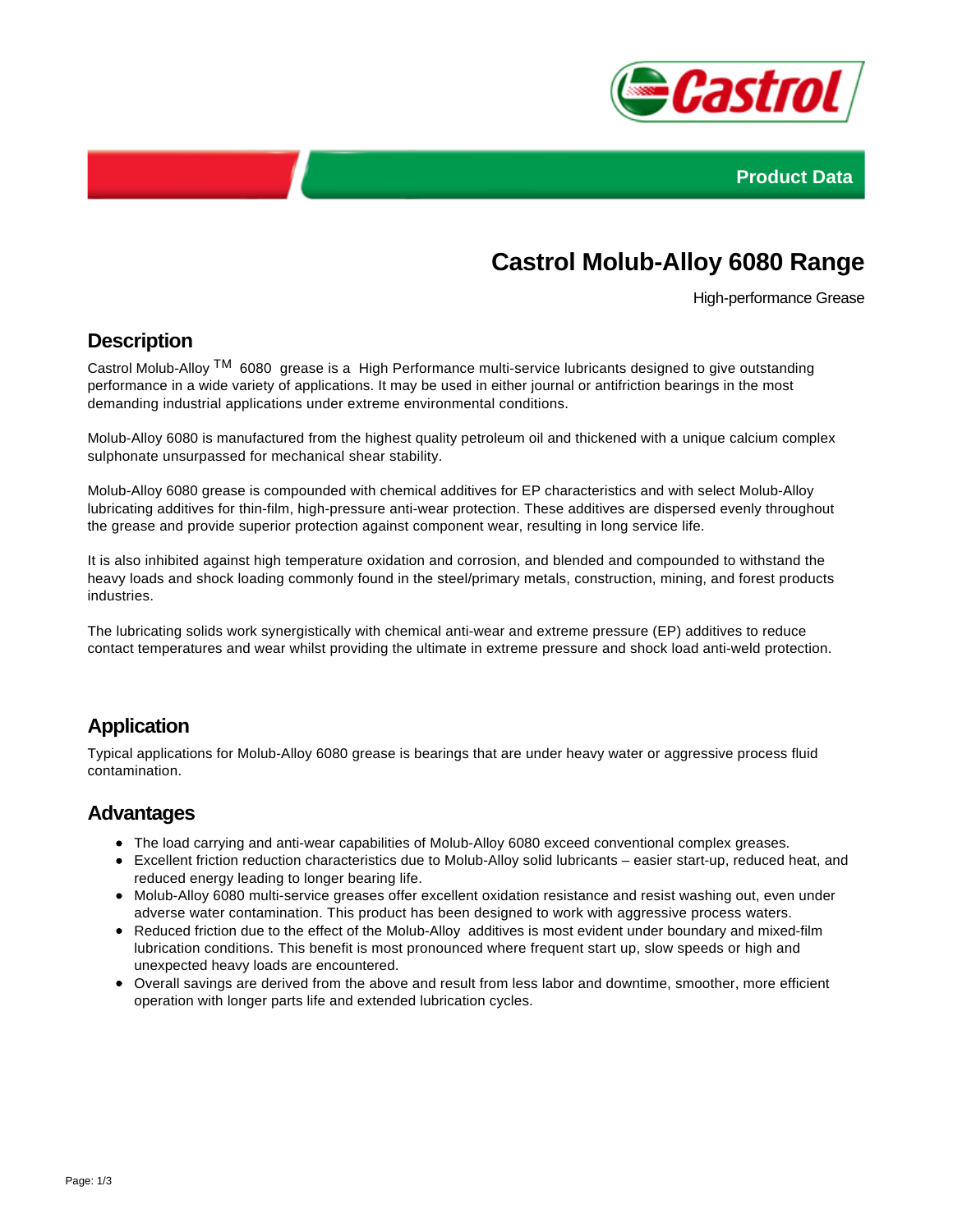# **Typical Characteristics**

| <b>Name</b>                                                                               | <b>Method</b>                          | <b>Units</b>   | 6080/460-1.5                  | typical data                  |
|-------------------------------------------------------------------------------------------|----------------------------------------|----------------|-------------------------------|-------------------------------|
| Colour                                                                                    | Visual                                 |                | Dark grey                     | Dark grey                     |
| Thickener Type                                                                            |                                        |                | Calcium-complex<br>Sulphonate | Calcium-complex<br>Sulphonate |
| Base Oil Type                                                                             | L,                                     | ä,             | Mineral oil                   | Mineral oil                   |
| <b>NLGI Grade</b>                                                                         |                                        |                | 1.5                           | 1.5                           |
| Density @ 20°C / 68°F                                                                     | <b>ASTM D 1475</b>                     | g/ml           | ~1,031                        | 1.029                         |
| Worked Penetration, 60 strokes @ 25°C/<br>77°F                                            | ISO 2137 /<br>ASTM D217                | $0.1$ mm       | 295-310                       | 301                           |
| Worked Penetration, 100,000 Strokes @<br>25°C/77°F, Pen. Change From 60<br><b>Strokes</b> | ISO 2137 /<br>ASTM D217                | $\%$<br>Change | $+/- 10.0$                    | 5.3                           |
| Dropping Point, minimum                                                                   | ISO 2176 /<br>ASTM D2265               | °C             | Min. 260                      | 295                           |
| Base Oil Viscosity, ISO Grade                                                             | ISO 3104 /<br>ASTM D445                |                | <b>ISO 460</b>                | <b>ISO 460</b>                |
| Base Oil Flash Point                                                                      | ISO 2592 /<br>ASTM D 92                | °C             | Min. 200                      | Min. 200                      |
| Rust test, 48 hrs @ 52°C/126°F                                                            | ASTM D1743                             | Rating         | Pass                          | pass                          |
| Emcor                                                                                     | DIN 51802                              | Rating         | Max. 0/1                      | 0/0                           |
| Copper Corrosion, 24 hrs, 100°C/212°F                                                     | ISO 2160 /<br>ASTM D4048               | Rating         | Max. 1b                       | 1a                            |
| Four Ball Wear Test (1 hr, 40 kg, 1200<br>rpm, 75°C/167°F), Scar Diameter                 | <b>ASTM D 2266</b>                     | mm             | < 0.60                        | 0.45                          |
| Four Ball EP test, Weld Load                                                              | <b>ASTM D 2596</b>                     | kg             | Min. 500                      | 620                           |
| Water Washout: @ 79°C/175°F, distilled<br>water, Dried @ 93°C                             | ASTM D1264                             | % Loss         | max. 5.0                      | 1.1                           |
| Water Spray off: @ 38°C/100°F, tap<br>water                                               | ASTM D4049                             | % Loss         | max. 30.0                     | 16.9                          |
| Bomb Oxidation @ 99C/210°F, Pressure<br>Drop @ 100h                                       | <b>ASTM D942 /</b><br><b>DIN 51808</b> | psi            | Max. 10                       | 6.5                           |
| Roll Stability, 2 hours, 25°C/77°F,<br><b>Penetration Change</b>                          | ASTM D1831                             | $\%$<br>Change | $+/-10.0$                     | 0.3                           |
| Roll Stability, 2 hours, 25°C/77°F, 10%<br>distilled water, Penetration Change            | ASTM D1831                             | $\%$<br>Change | $+/-10.0$                     | 1.7                           |
| Oil Separation, 24 hrs, 0.25 Psi, 25°C/<br>77°F                                           | ASTM D1742                             | ℅              | $+/- 2.0$                     | 0                             |
| Flow Pressure at -20 °C                                                                   | DIN 51805                              | hPa            | < 700                         | 535                           |

delete 6080/220-2. Update update master PDS - Values to be updated- water wash ot and water spray off values by technology

## **Additional Information**